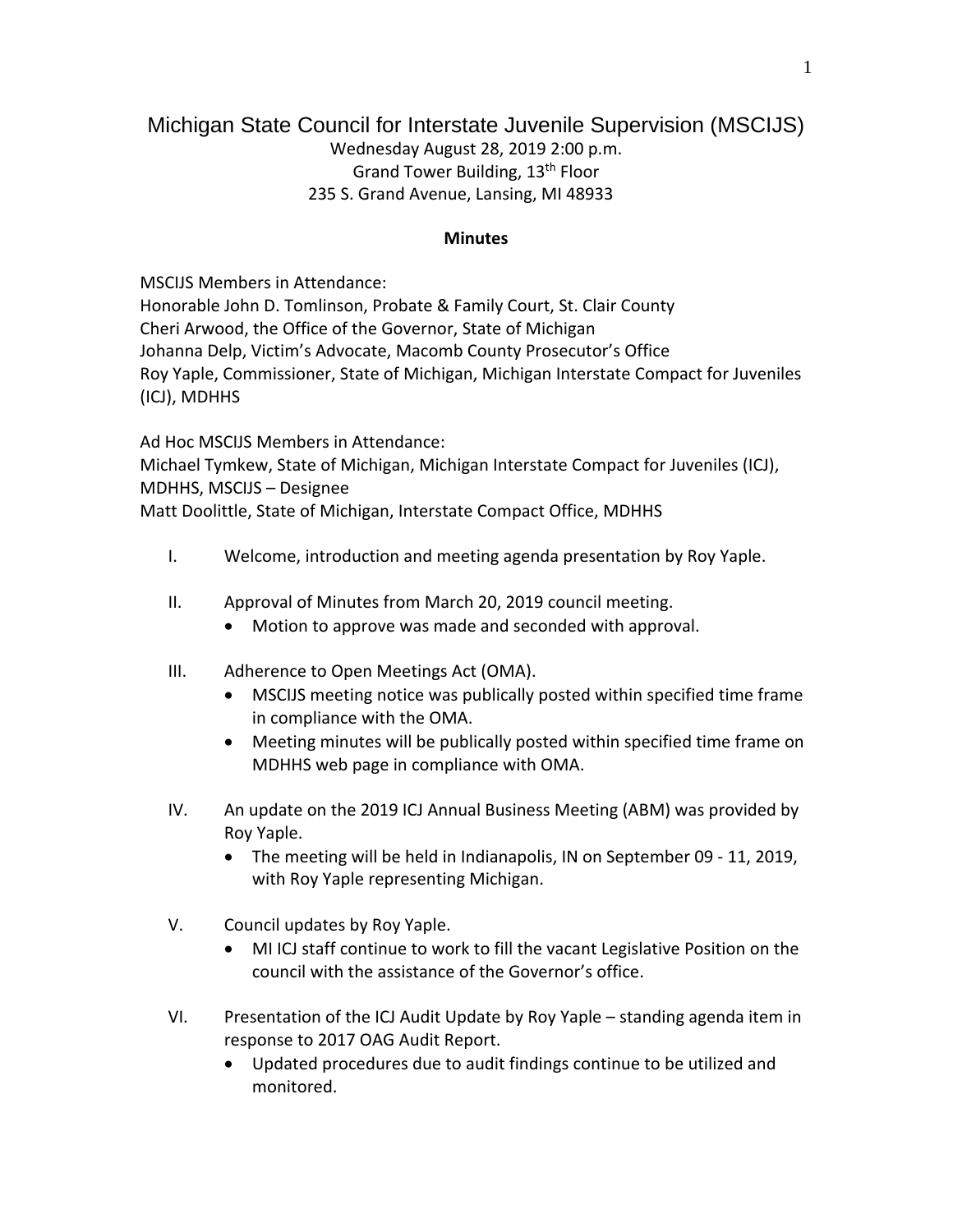- Home evaluation statistics show that greater than 95% of ICJ home evaluations performed between August 2018 and August 2019 were completed within the 45 calendar day timeliness criteria.
- Increased monitoring of home evaluation, monthly visit and quarterly progress report statistics by MI ICJ appears to be increasing performance.
- MI ICJ staff has worked with State of Michigan Information Technology staff to implement alerts that provide workers notice ahead of visits coming due and escalate alerts to supervisors when needed.
- VII. Presentation of FY 2019 YTD ICJ Training Summary by Roy Yaple.
	- Training has occurred and continues to be scheduled for ICJ processes.
	- Large trainings have also occurred, with multiple staff involved.
	- MI ICJ teamed with other state ICJ staff to provide training in National ICJ training sessions.
	- MI ICJ continues to have representation on the National ICJ Training Committee.
- VIII. Presentation of the National/Michigan Performance Management Assessment Update by Roy Yaple.
	- Performance Management Assessments are done every 2 years.
	- National ICJ reviews requested records and MI Juvenile Interstate Data System (JIDS) usage.
	- Areas of review include:
		- i. Home Evaluations
		- ii. Written Progress Reports
		- iii. Response to Violation reports
		- iv. Sending of Referral Requests
		- v. Return of Runaways/Absconders
		- vi. Usage of JIDS
	- Performance standard for the National Review is 70%.
		- i. Internal monitoring suggests that performance should be above the national standard.
	- MI ICJ expects assessment results very soon.
- IX. Update on the MI ICJ Contract for Runaway Services by Roy Yaple.
	- Current contract expires 10/01/2019.
	- The new contract was awarded to the current vendor and will be issued to avoid a gap in service between contracts.
- X. Update on Current Council Member Appointments by Roy Yaple.
	- Commissioner appointment expires 02/2020.
	- Executive Branch appointment expires 02/2020.